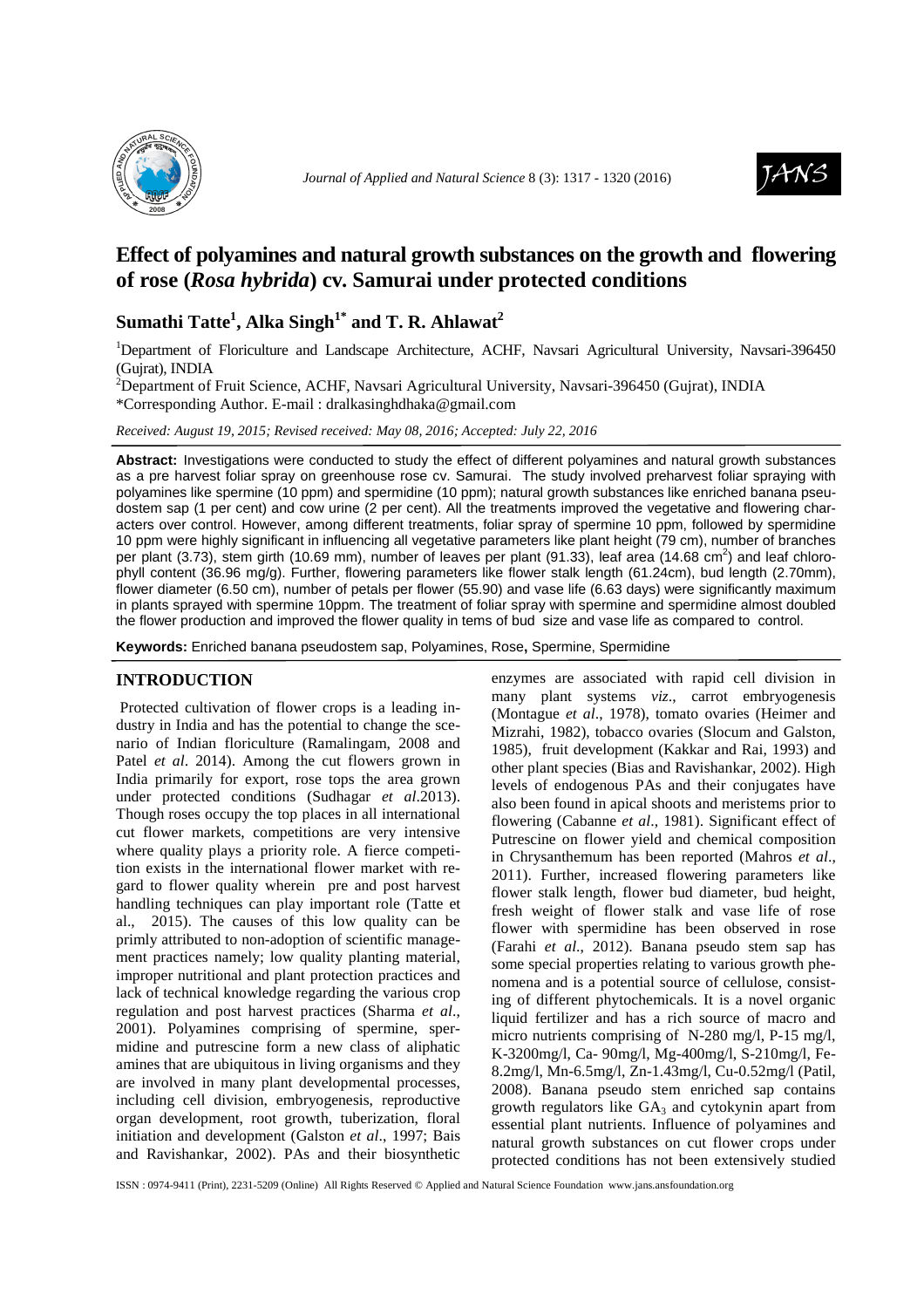in India. Hence, this experiment was planned to study the influence of polyamines (spermine, spermidine and putrescine) and natural growth substances (cow urine and enriched banana pseudostem sap) spray on vegetative and floral growth of rose (*Rosa hybrida*) plants with the basic objective to obtain improved flower quality of cut roses.

### **MATERIALS AND METHODS**

**Location:**The experiment was conducted under naturally ventilated polyhouse at greenhouse complex, Department of floriculture and landscape architecture, Navsari agricultural university, Navsari, Gujarat, India. **Crop and variety:**The research work was carried out in a Hybrid Tea rose variety 'Samurai'. The variety is suitable to tropical conditions.

**Preharvest spray of chemicals and natural growth substances:** The experiment was laid out with five treatments in a randomized block design (RBD) with three replications. One year old uniform budded rose plants of cv. Samurai grown on raised beds in polyhouse were used to study. The study involved with preharvest spray treatments with Spermine (10 ppm), Spermidine (10 ppm), Enriched banana pseudostem sap (1%), cow urine (2%) and controls. Plots were sprayed with treatments 15 days after pruning and repeated after 15 days interval.

**Measurement of traits:** Traits were measured as following: plant height, length of flower stalk by ruler, leaf area by digital leaf area meter, bud length, bud diameter, flower diameter by vernier calipers. Bud diameter and bud length were measured at tight bud stage while flower diameter was measured at fully opened flower stage. Number of flowers per plant were counted based on flowering in one month obtained after regular pinching and bending practices. Number of branches per plant, number of leaves per stalk, petals per flower and vase life (days to wilting) were counted and recorded.

**Chlorophyll content (mg/g):**The total chlorophyll content was determined by following the method of Yoshida *et al.*, (1971) and expressed in mg/g of fresh weight.

**Statistical analysis:** The statistical analysis was done

by adopting the standard procedures of Panse and Sukhatme (1985) and the results were interpreted.

#### **RESULTS AND DISCUSSION**

In the present study, rose plants sprayed with polyamines and natural growth substances, showed good vegetative and floral growth compared to untreated plants. Among all the treatments studied, plants sprayed with 10 ppm spermine exhibited maximum plant height (79.00 cm), number of branches (3.73), number of leaves (91.33), leaf area  $(14.68 \text{ cm}^2)$ , followed by plants sprayed with 10 ppm spermidine. Further, polyamines play roles such as a new class of plant growth regulators, Hormonal Second Messengers (HSM) and one of the reserves of carbon and nitrogen (Galston and kaur-Sawhney, 1997). Polyaminesform a class of aliphatic amines that are ubiquitous in plants and have been implicated in wide range of biological processes, including cell division, protein synthesis, DNA replication, differentiation and rhizogenesis (Tabor and Tabor, 1984; Smith, 1985; Van Broeck *et al*., 1994). Further, direct relationship of polyamines has been established with N (Zhang *et al.* 2013)), P (Hewitt, 1963, Aldesuquy *et al*., 2014) and K (Amri *et al*. 2011)). Spermine and spermidine seem to mediate sensing signal mechanisms and gene players via N assimilation and carbon metabolism in different plant organs (Foyer *et al*., 2002; Scheible *et al*., 1997; Scheible *et al*., 2000). The positive effect of polyamines on growth has also been earlier attributed to enhanced cell division and expansion (Cohen, 1988). Significantly maximum chlorophyll (3.96 mg/g) content was observed in plants sprayed with spermine 10 ppm, which was followed by spermidine 10 ppm (3.65  $mg/g$ ) as compared to control (1.95 mg/g). Exogenous application of polyamines in carnation has been also shown to retard chlorophyll loss and senescence in carnation (Lee *et al*., 1997). Further, increase in the chlorophyll content in leaves was found due to foliar application of polyamines in gladiolus (Nahed *et al*., 2009) and in chrysanthemum (Mahros *et al*., 2011). Foliar application of polyamines have earlier shown toto promote vegetative growth in matthiola (Youssef *et al*., 2004), in periwinkle (Iman *et al*., 2005), in *Di-*

| <b>Treatments</b>                              | <b>Plant</b><br>height<br>(cm) | Number of<br><b>branches</b> | Stem girth<br>(mm) | Number of<br>leaves | Leaf area<br>(cm <sup>2</sup> ) | <b>Chlorophyll</b><br>content $(mg/g)$ |
|------------------------------------------------|--------------------------------|------------------------------|--------------------|---------------------|---------------------------------|----------------------------------------|
| $T_1$ Spermine @ 10 ppm                        | 79.00                          | 3.73                         | 10.69              | 91.33               | 14.68                           | 3.96                                   |
| $T2$ Spermidine @ 10 ppm                       | 70.36                          | 3.03                         | 9.60               | 61.67               | 10.07                           | 3.65                                   |
| $T_3$ Enriched banana pseu-<br>dostem sap @ 1% | 63.93                          | 2.77                         | 9.40               | 42.00               | 11.29                           | 3.03                                   |
| $T_4$ Cow urine @ 2 %                          | 69.64                          | 2.00                         | 9.58               | 31.33               | 8.03                            | 2.89                                   |
| T <sub>5</sub> Control                         | 65.00                          | 1.80                         | 9.15               | 32.33               | 8.55                            | 1.95                                   |

S.Em<sub> $\pm$ </sub> 2.09 0.10 0.30 1.80 0.34 0.09 CD 5% 6.82 0.34 0.97 5.88 1.12 0.30 CV % 5.20 6.69 5.32 6.04 5.63 5.11

**Table 1.** Effect of different polyamines and natural preservatives as pre harvest spray on vegetative growth of rose cv. Samurai.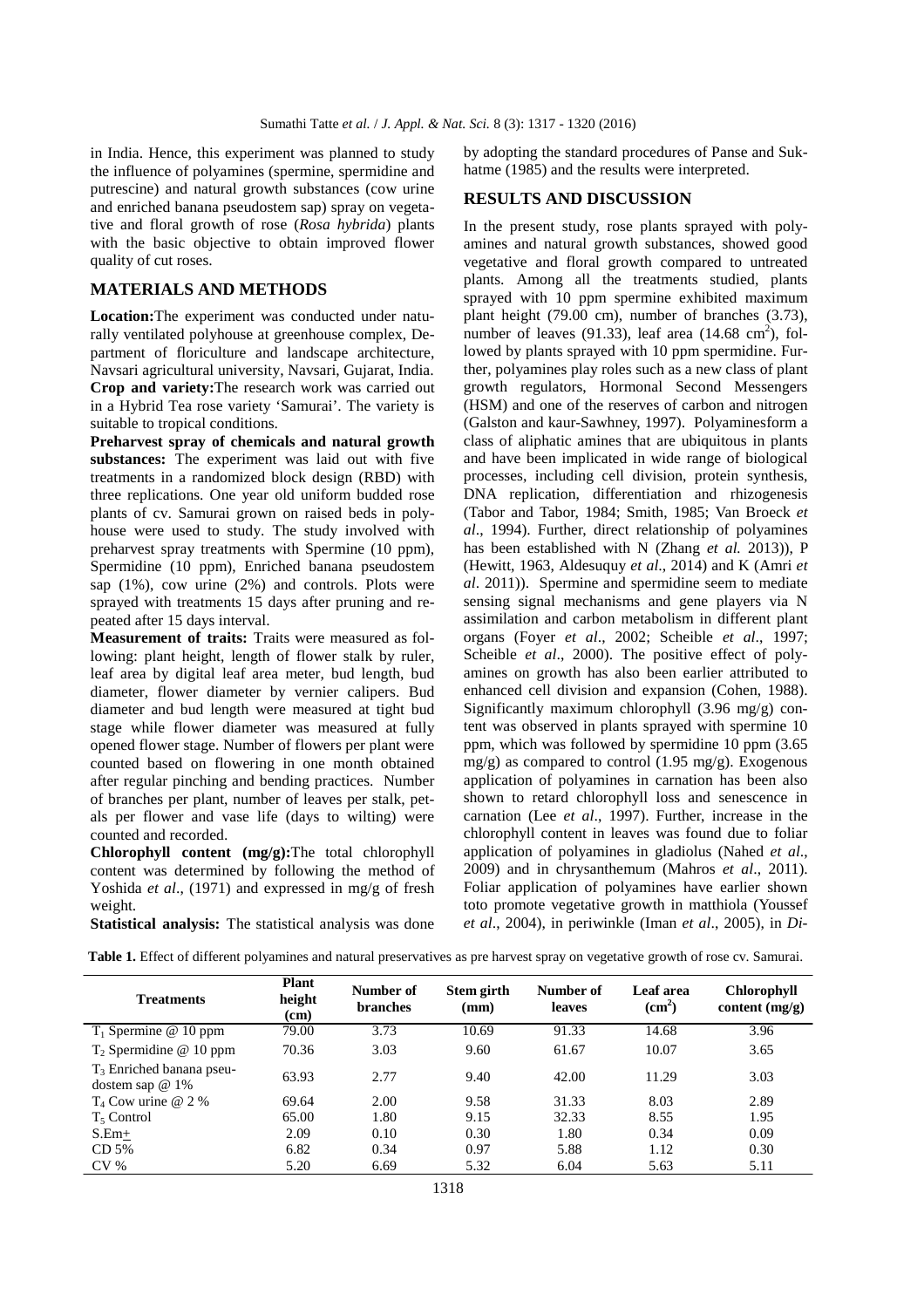| Sumathi Tatte et al. / J. Appl. & Nat. Sci. 8 (3): 1317 - 1320 (2016) |  |  |  |
|-----------------------------------------------------------------------|--|--|--|
|-----------------------------------------------------------------------|--|--|--|

**Table 2.** Effect of different polyamines and natural preservatives as pre harvest spray on flowering of rose cv. Samurai.

| <b>Treatments</b>                                | Length of<br>flower<br>stalk (cm) | <b>Number</b><br>of flow-<br>ers | <b>Bud</b><br>length<br>(cm) | <b>Bud</b><br>diame-<br>$ter$ (cm) | <b>Flower</b><br>diameter<br>(cm) | Number of<br>petals per<br>flower | <b>Vase life</b><br>(Days) |
|--------------------------------------------------|-----------------------------------|----------------------------------|------------------------------|------------------------------------|-----------------------------------|-----------------------------------|----------------------------|
| $T_1$ spermine @10 ppm                           | 61.24                             | 6.19                             | 2.70                         | 2.60                               | 6.50                              | 55.90                             | 6.63                       |
| $T_2$ spermidine @10 ppm                         | 57.20                             | 6.00                             | 2.50                         | 2.14                               | 6.36                              | 53.18                             | 6.53                       |
| $T_3$ Enriched banana pseu-<br>dostem sap $@1\%$ | 53.18                             | 5.53                             | 2.34                         | 2.02                               | 6.30                              | 48.82                             | 6.47                       |
| $T_4$ cow urine @ 2 %                            | 48.13                             | 4.53                             | 2.26                         | 1.91                               | 6.13                              | 41.65                             | 6.40                       |
| $T_5$ control                                    | 39.83                             | 3.36                             | 2.10                         | 1.60                               | 5.89                              | 40.43                             | 5.98                       |
| $S.Em+$                                          | 1.13                              | 0.15                             | 0.06                         | 0.07                               | 0.09                              | 0.84                              | 0.09                       |
| CD <sub>5%</sub>                                 | 3.67                              | 0.49                             | 0.20                         | 0.22                               | 0.28                              | 2.74                              | 0.28                       |
| CV <sub>0</sub>                                  | 3.76                              | 5.07                             | 4.54                         | 5.65                               | 3.13                              | 3.03                              | 3.13                       |

*anthus caryophyllus* and *Dahlia pinnata* (Mahgoub *et al*., 2006, 2011) and in gladiolus (Nahed *et al*., 2009).

Foliar application of spermine and spermidine both, showed significant effect on floral attributes in rose in the present study. Different flowering characters like length of flower stalk (61.24 cm), length of bud (6.19 cm), flower diameter (6.50 cm), number of petals per flower (55.90), number of flowers per plant (6.19) and vase life (6.63) were found to be significantly maximum with the application of 10 ppm spermine, followed by 10 ppm spermidine as compared to control with 39.83 cm flower stalk, 3.36 number of flowers, 2.1 cm bud length, 1.6 cm bud diameter, 5.89 cm flower diameter, number of petals (40.43) and 5.98 days of vase life. Conjugated polyamines are known to be associated with the physiology of flowering metabolite synthesis (Slocum and Galston, 1985). Correlation between polyamines and flowering processes has been observed earlier in cherries (Wang *et al*., 1985) and in *Arabidopsis* (Applewhite *et al*., 2000).High levels of endogenous polyamines and their conjugates have been known to be found in apical shoots and meristems prior to flowering in tobacco (Cabanne *et al*., 1981) and flower parts of many plants (Martin- Tanguy, 1985). Further, Farahi *et al*., (2012) reported improved stalk length, length of bud and bud diameter with foliar application of spermidine in rose plants. Beneficial effects of polyamines on flower parameters have also been reported in chamomile plant (Wahed *et al*., 2004), datura (Youssef *et al*., 2004), carnation (Mahagoub *et al*., 2006), gladiolus (Nahed *et al*., 2009) and chrysanthemum (Mahros, *et al*., 2011).

#### **Conclusion**

In the present investigation, significant role of a new class of growth hormone, polyamines *viz*., spermine and spermidine in overall plant growth and development in rose plants has been found. The treatment comprising of foliar application of 10 ppm of spermine and 10 ppm of spermidine were highly effective in influencing plant growth and improving flower parameters in rose plants. Number of branches, number of leaves, leaf area, chlorophyll content and number of flowers were almost doubled in plants and flower quality was significantly improved with 10 ppm spermine and spermidine foliar spary as compared to control..

### **REFERENCES**

- Aldesuquy, H., Haroun, S. , Hamed, S. A., Saied, A. W. E. (2014). Involvement of spermine and spermidine in the control of productivity and biochemical aspects of yielded grains of wheat plants irrigated with waste water. *Egyptian Journal of Basic and Applied Sciences*: 16-28.
- Applewhite, P. B. Kaur-Sawhney, R. and Galston, A. W. (2000). A role of spermidine in the bolting and flowering of *Arabidopsis*. *Plant Physiol*., 79: 635-640.
- Amri, E. Mirzaei, M. Moradi, M. and Zare, K. (2011). The effects of spermidine and putrescine polyamines on growth of pomegranate (*Punica granatum* L. cv 'Rabbab') in salinity circumstance. *International Journal of Plant Physiology and Biochemistry* Vol. 3(3), pp. 43-49.
- Bias, H. P. and Ravishankar, G. A. (2002). Role of polyamines in the ontogeny of plants and their biotechnological applications. *Plant Cell, Tissue and Organ Culture.* 69: 1-34
- Cabanne, F. Dalebroux, M.A. Martin-Tanguy, J. and Martin, C. (1981). Hydroxycinnamic acid amides and ripening to flower of *Nicotiana tabacum* L. var. Xanthi n.c. *Physiol Plant*. 53: 399-404.
- S.S. Cohen (1988). A guide to the polyamines. Oxford Univ. Press, Oxford.
- Farahi, H. F., Khalingi, A., Kholdbarin, B., Akbar-boojar, M. M. Eshghi, S. Kavoosi, B. and Aboutalebi, A. (2012). Influence of exogenous spermidine on quality properties and vase life of rose (*Rosa hybrida* cv. Dolcvita). *Annals of Biological Research*, 3(10): 4758-4763.
- Foyer, C. H. and Noctor (Eds.), (2002). Photosynthetic nitrogen assimilation and associated carbon and respiratory metabolism, *Kluwer Acad, Publ., Boston*.
- Galston, A. W., Kaur-Sawhney, R., Altabella, T. and Tiburcio, A. F. (1997). Plant polyamines in reproductive activity and response to abiotic stress. *Bot. Acta*. 110: 197-207.
- Heimer, Y. M. and Mizrahi,Y. (1982) characterization of ornithine decorboxylase of tobacco cells and tomato ovaries. *Biochem J*., 201: 373-376.
- Hewitt,E.J. (1963). The essential nutrients elements : Requirements and interactions in plants. In: Steward, F.C. (ed). *Plant Physiol. Atreatise, Academic, NY, pp*. 137-360.
- Iman, T. M., Bekheta, M. A. and Mahagoub, M. M. (2005). Physiological response of periwinkle plants (*Catharanthus roseus* L.) to tryphtophan and putrescine.